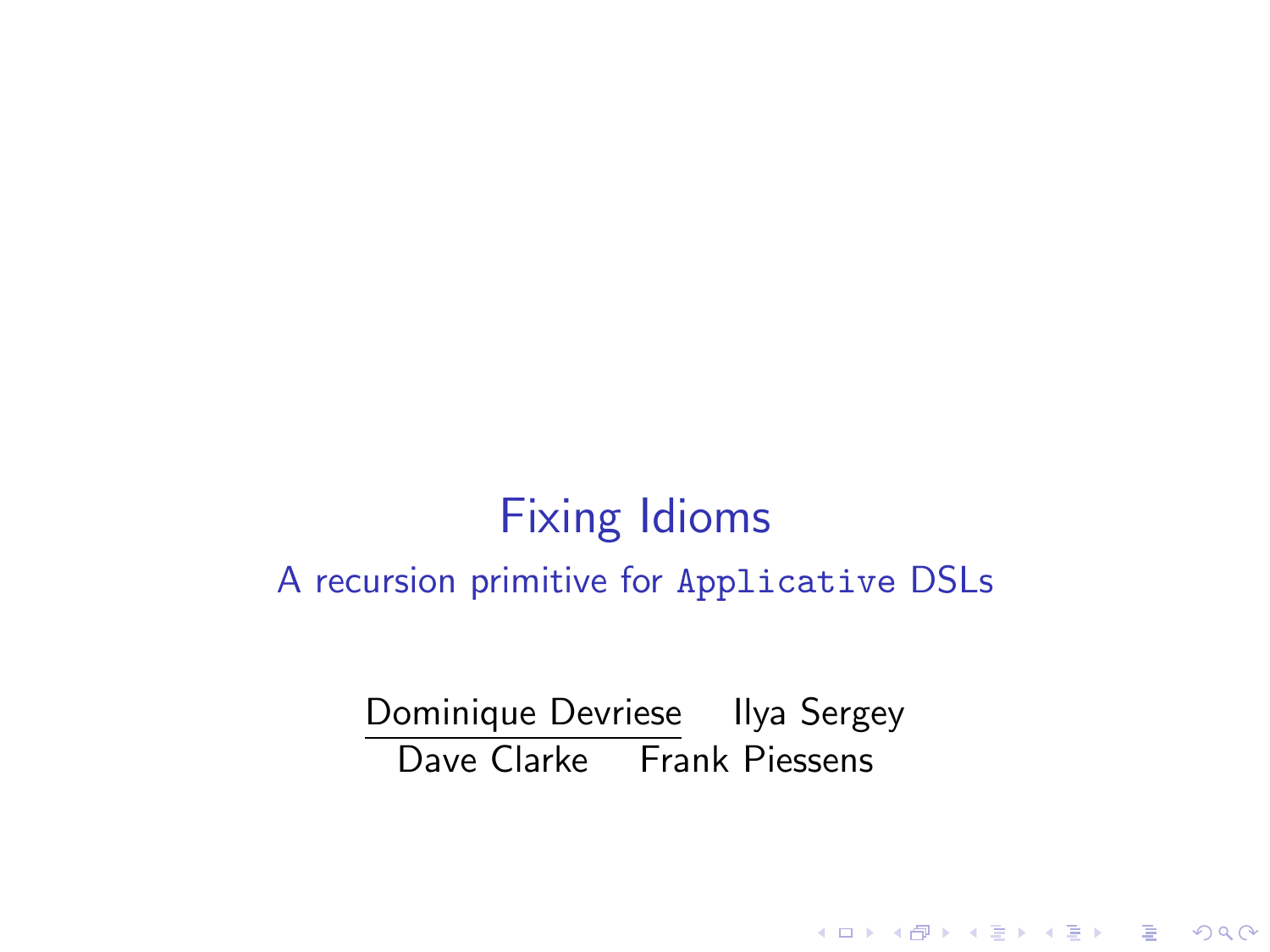## Functional DSLs

- $\triangleright$  Functional languages are a good host for elegant DSLs
- $\triangleright$  Shallow functional embeddings inherit desirable features: abstraction, types, reasoning.
- $\triangleright$  Missing: a typed, functional representation of cyclic structures?
- $\triangleright$  This problem is holding DSLs back, e.g. parser DSLs:
	- $\triangleright$  Why only parse? Why not analyse, visualise, debug?

**KORK ERKER ADE YOUR** 

 $\blacktriangleright$  Less optimisation than parser generators?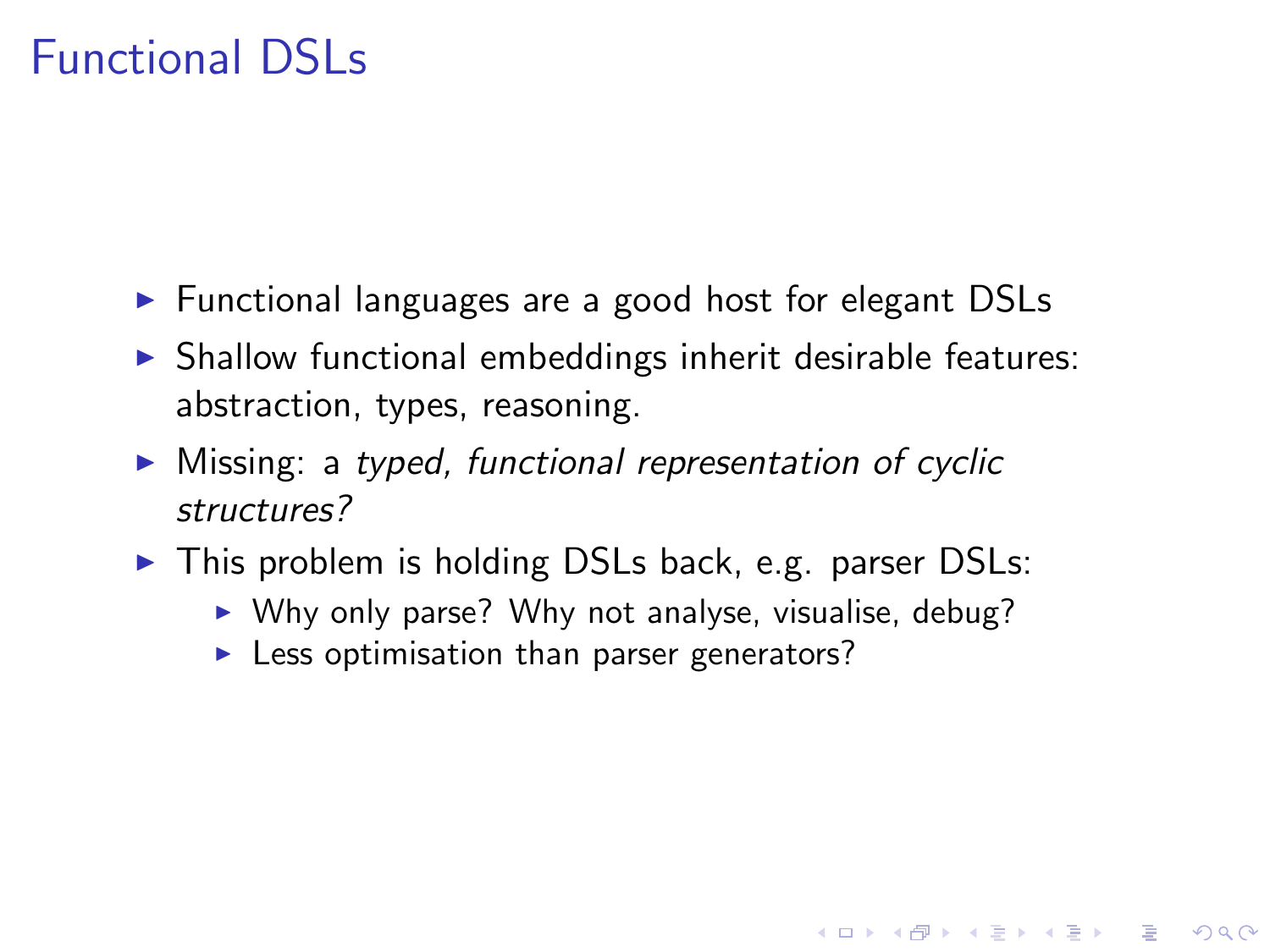## Representations of Cyclic Structures

- $\blacktriangleright$  Mutable references, referential identity: imperative  $\odot$
- $\triangleright$  Deep embeddings: not shallow  $\odot$
- $\blacktriangleright$  Reduce cyclic to infinite  $+$  laziness:
	- $\blacktriangleright$  Makes recursion unobservable for DSL algorithms  $\odot$
	- In other words: DSL restricted to *least* fixpoints  $\odot$
- $\blacktriangleright$  Previous work:
	- $\triangleright$  implicitly take fixpoint at top-level (like CFGs)
	- $\triangleright$  represent DSL terms as open recursive
	- $\triangleright$  no recursion inside term, modularity disadvantages:  $\odot$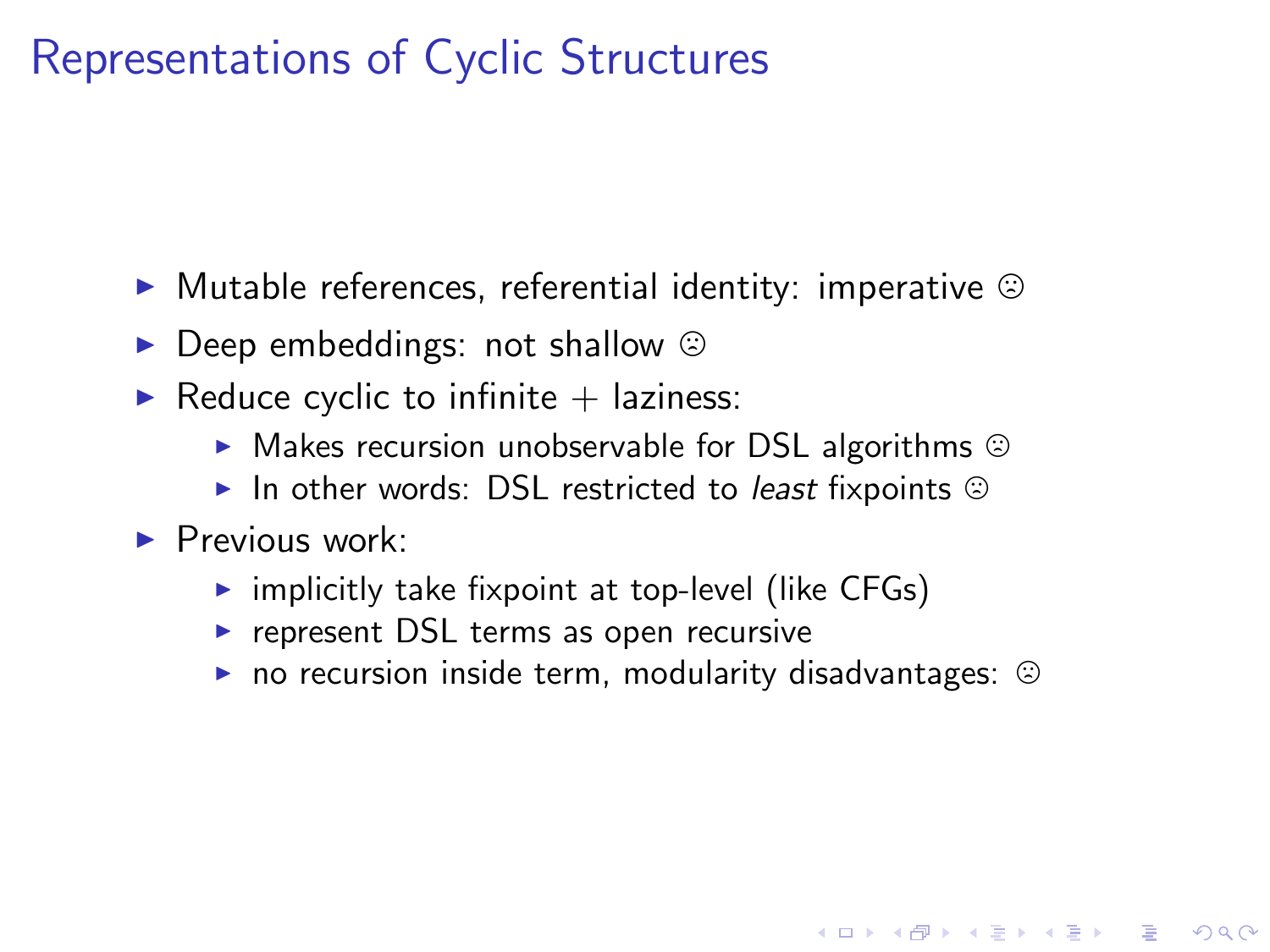#### Functional Representations of Cyclic Structures

- Add a fixpoint primitive  $\mu x$ .... $x$ ... to DSL.
- $\triangleright$  Shallow functional representation of binding? HOAS?
- ▶ Correct version of HOAS: PHOAS or Finally Tagless

K ロ ▶ K @ ▶ K 할 > K 할 > 1 할 > 1 이익어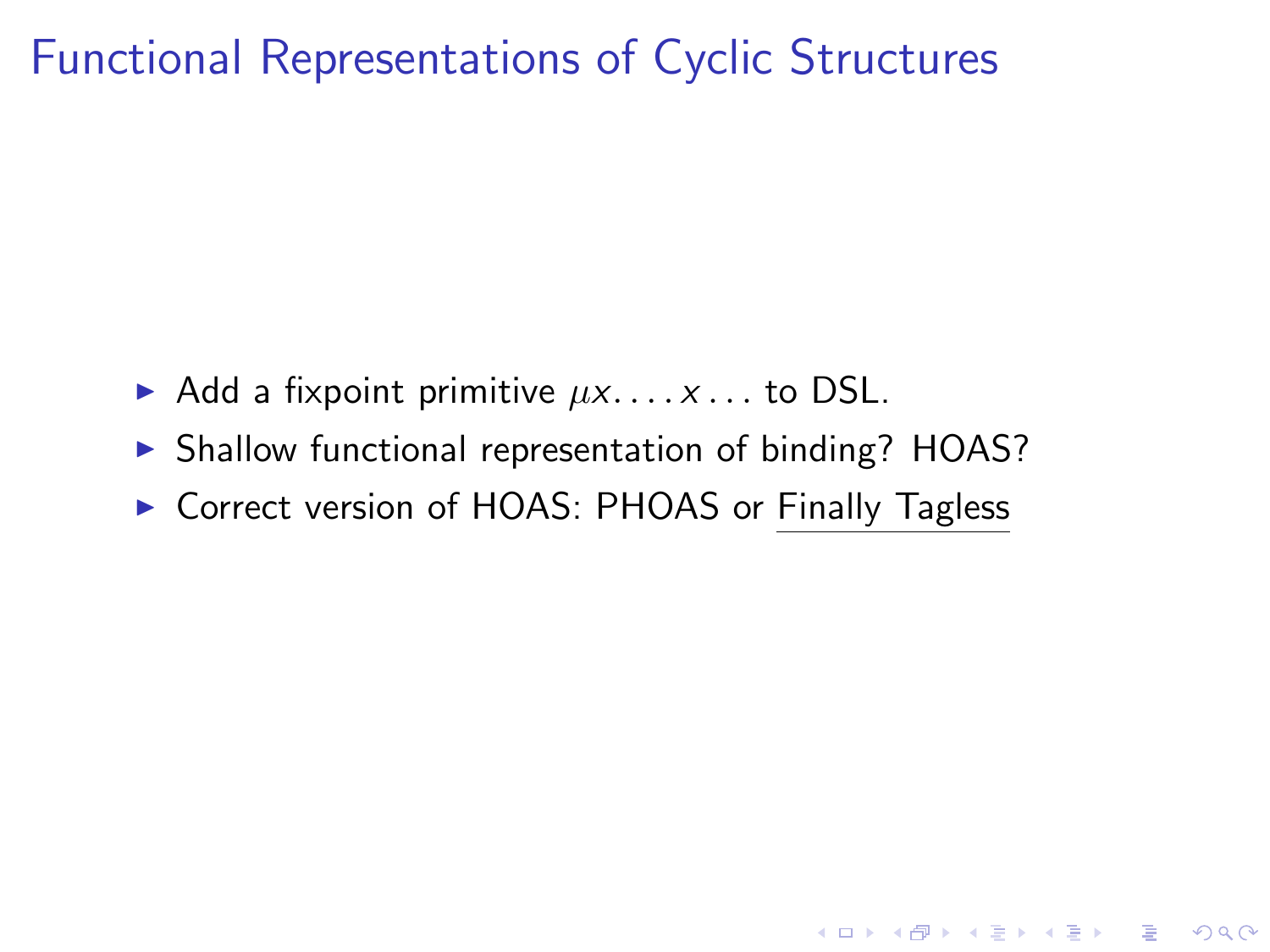# Applicative DSLs

Applicative DSLs:

- $\triangleright$  good for DSLs representing computations with hidden effects or hidden inputs (e.g. parsers)
- $\triangleright$  contrary to *Monads*: still analysable (less power to user, more power to library)
- $\blacktriangleright$  effect-value separation:
	- $\triangleright$  Monad:  $(\ggg)$  :: m a  $\rightarrow$  (a  $\rightarrow$  m b)  $\rightarrow$  m b
	- Applicative:  $(\circledast)$  :: m  $(a \rightarrow b) \rightarrow m a \rightarrow m b$
- $\triangleright$  natural setting for effectful recursion (not *Monadic* value recursion)

**KORKAR KERKER EL VOLO**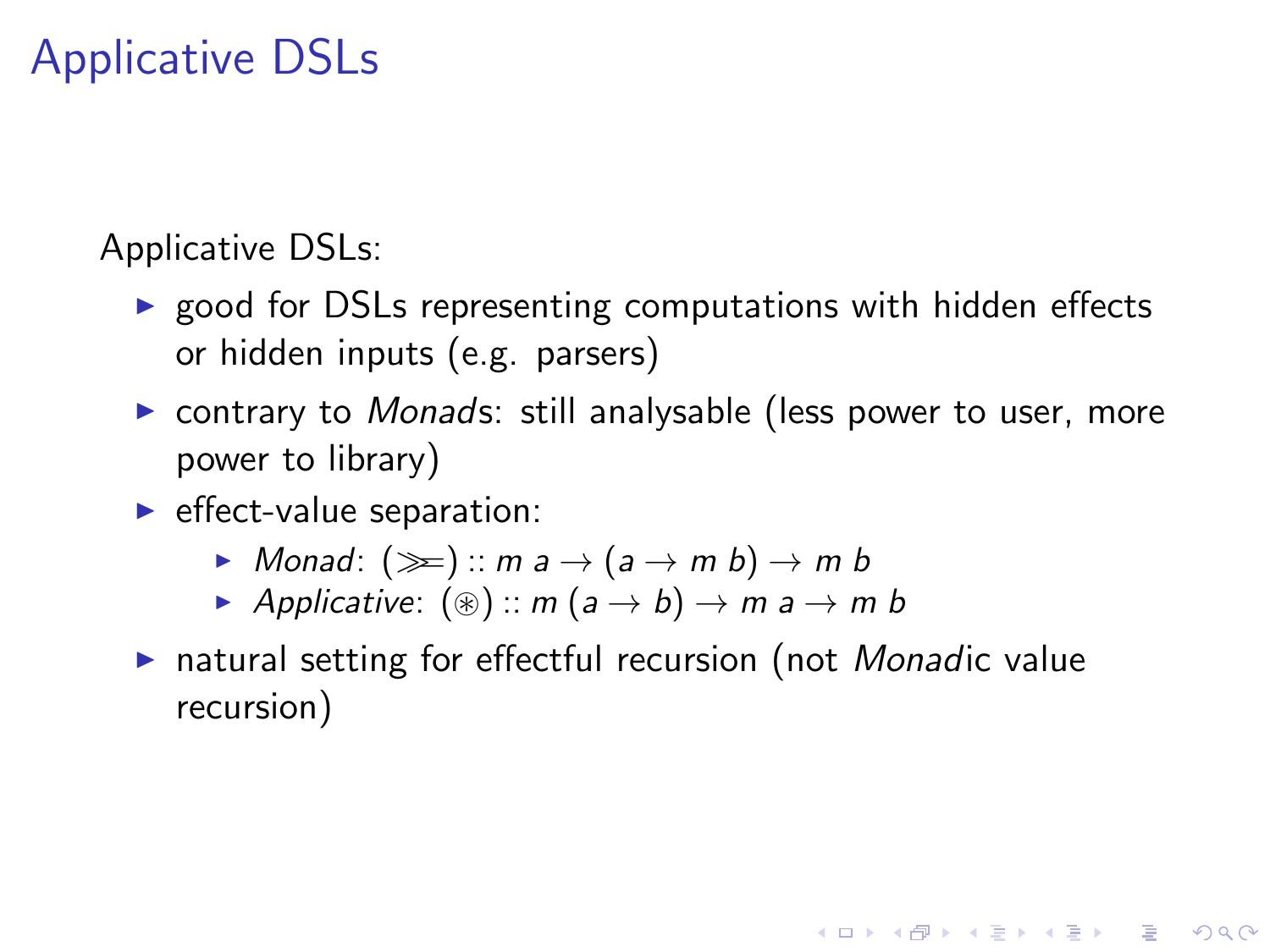Different fixpoint primitives for different DSLs?

- $\triangleright$  Applicative DSLs differ from lambda calculi (e.g. Oliveira and Löh):
	- Add pure ::  $a \rightarrow p a$ .
	- **►** Subtract *lam* ::  $(p a \rightarrow p b) \rightarrow p (a \rightarrow b)$ .

Note: adding Lam in an Applicative DSL is not a solution, e.g. parsing.

- $\triangleright$  Observation: finally tagless fixpoint primitive not enough for advanced parser transformations!
- $\triangleright$  Need to specify and exploit value-effects-separation during transformation!

**K ロ ▶ K @ ▶ K 할 X X 할 X → 할 X → 9 Q Q ^** 

 $\triangleright$  Surprising: re-specify what already follows?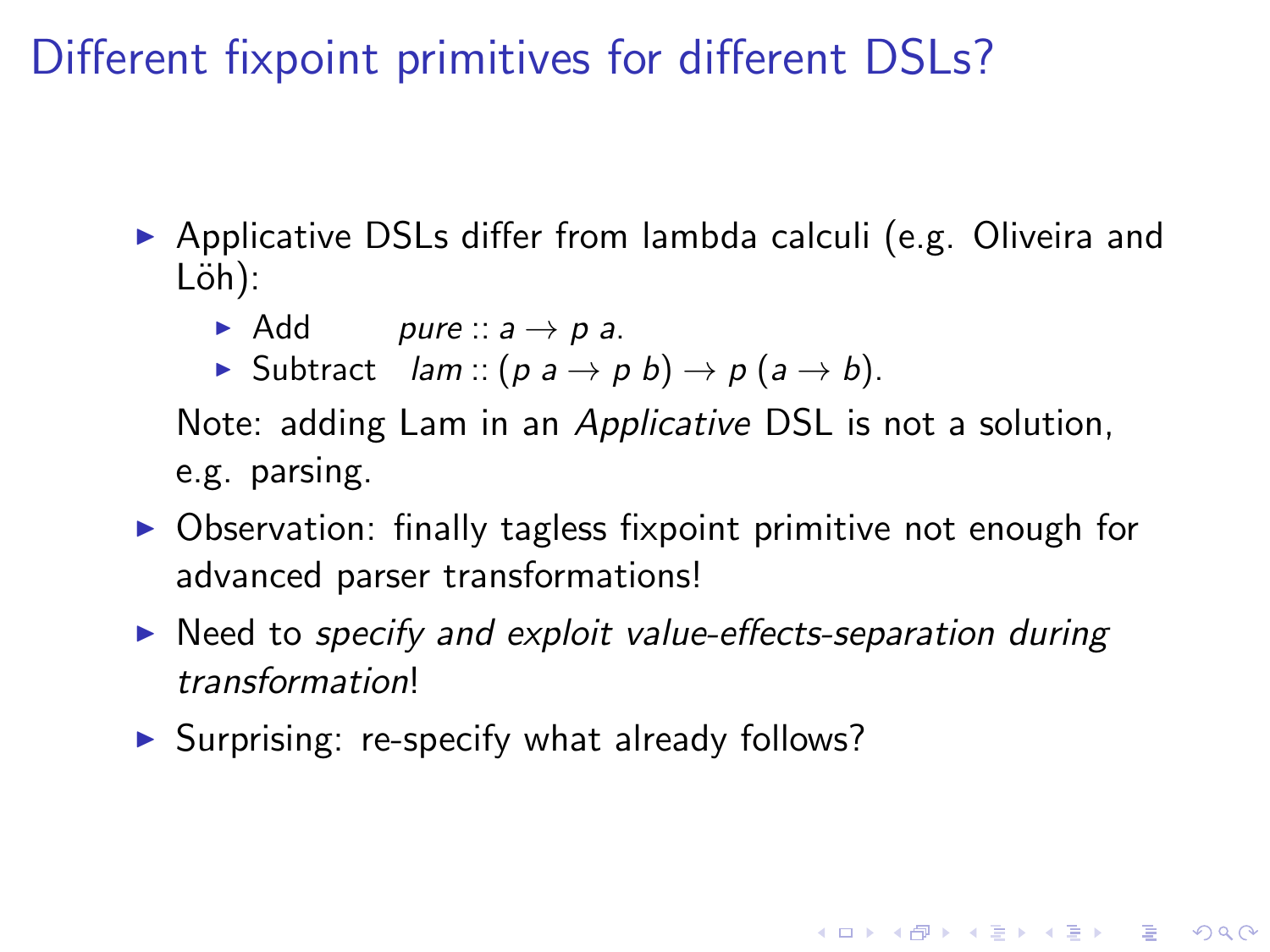## Contributions

 $\blacktriangleright$  Fixpoint primitive afix:

class Applicative  $p \Rightarrow$  Applicative Fix p where afix :: ( $\forall$  g. Applicative  $q \Rightarrow$  $(p \circ q)$   $\Rightarrow$   $(p \circ q)$  a)  $\rightarrow$  p a

 $\blacktriangleright$  Properties:

- $\triangleright$  Rank-2 type specifies effect-values separation for afix's argument
- $\blacktriangleright$  Axiom specifying fixpoint behaviour
- $\blacktriangleright$  Practicality:
	- $\triangleright$  Reduce mutual recursion to simple (uses generic programming)
	- $\triangleright$  alet-notation: shallow syntactic sugar implemented in GHC
- $\blacktriangleright$  Applications:
	- $\blacktriangleright$  Left-recursion removal for Applicative parser combinators
	- $\triangleright$  Analyse cyclicity in FRP model of circuits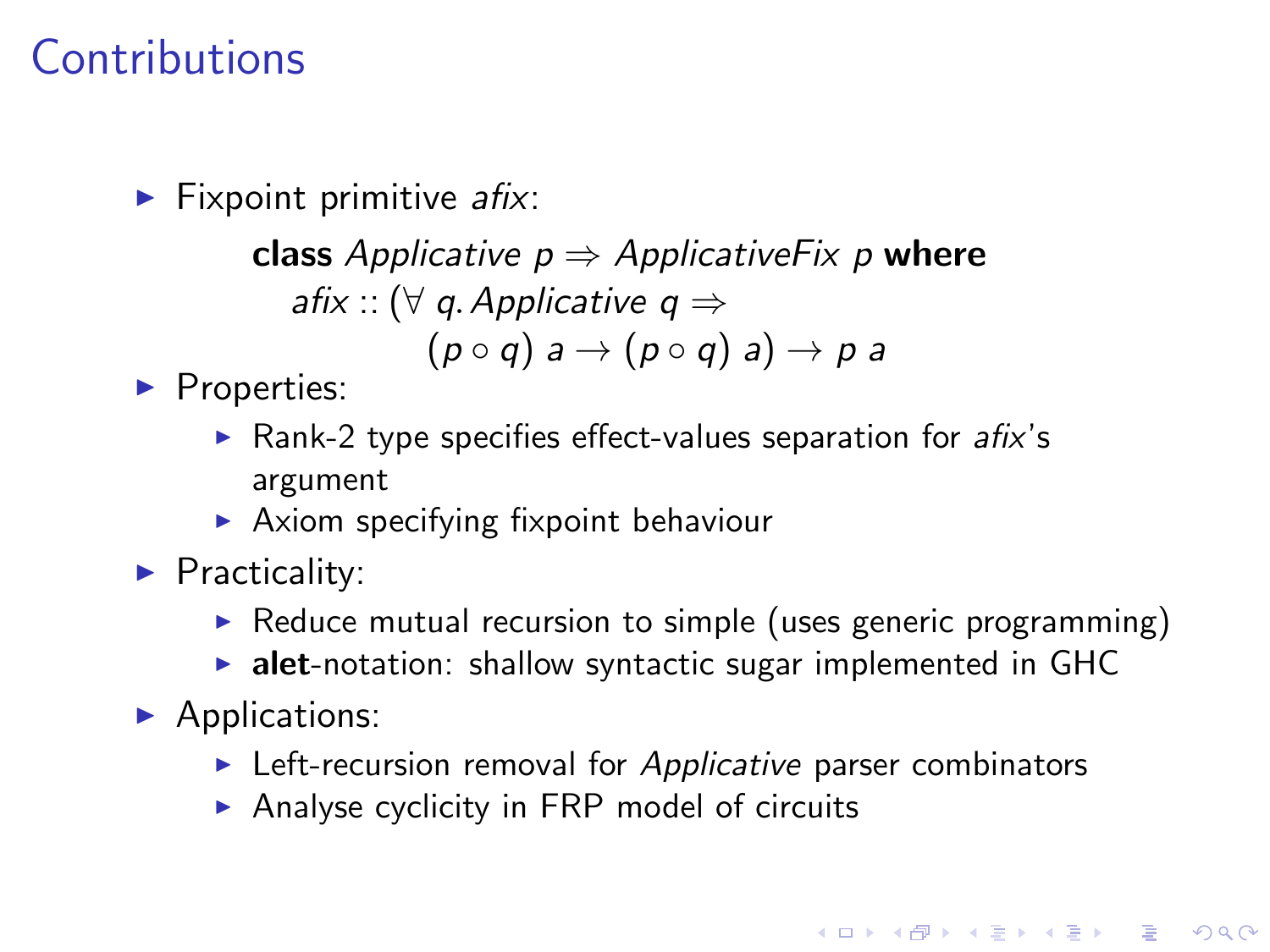### A Closer Look

► Composing Applicative Functors:  $(p \circ q)$ 

イロト イ御 トイミト イミト ニミー りんぴ

 $\blacktriangleright$  afix's type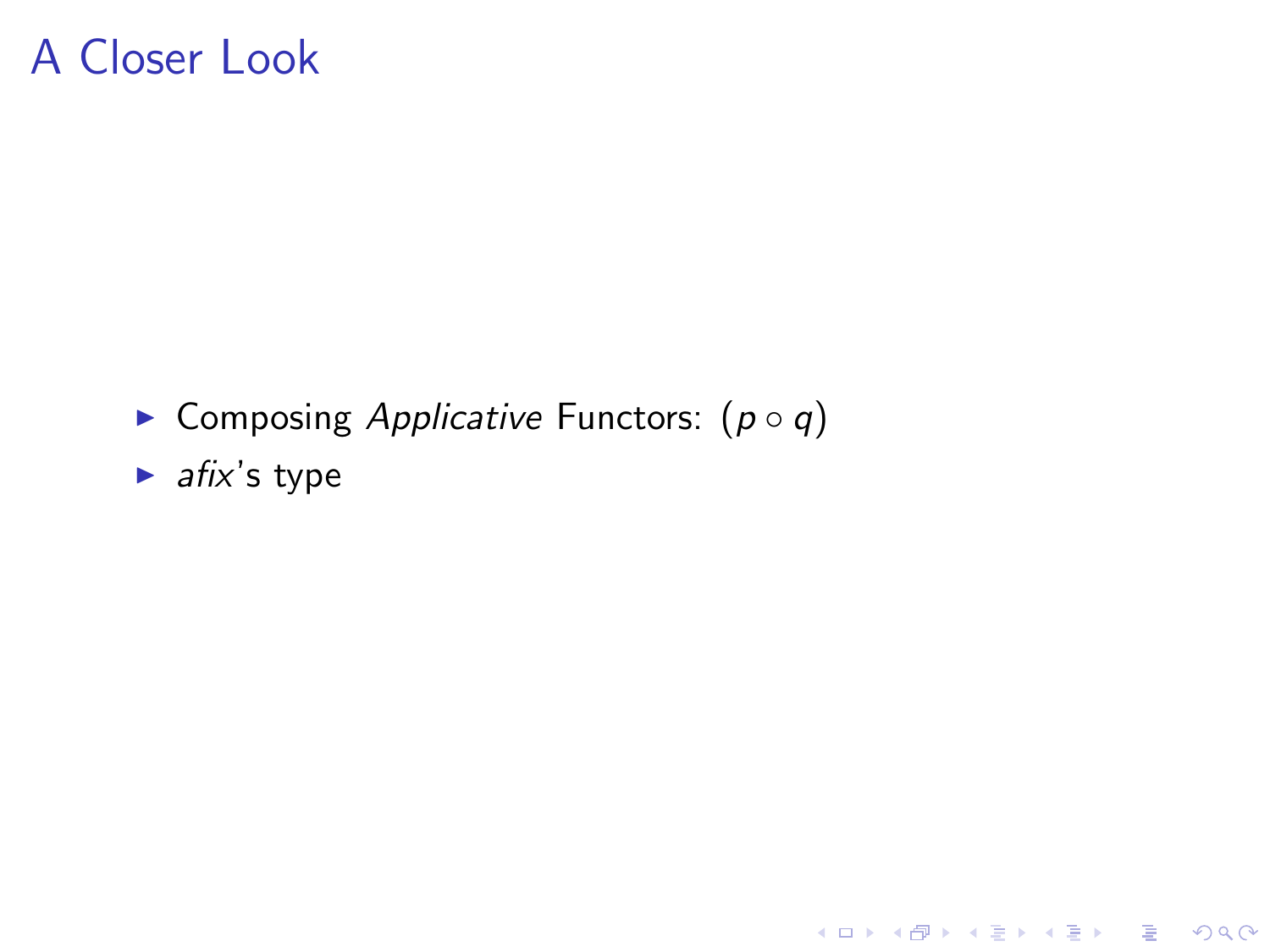#### Composing Applicative Functors

class Applicative p where pure  $\therefore a \rightarrow p$  a  $(\circledast) :: p (a \rightarrow b) \rightarrow p a \rightarrow p b$ newtype  $(p \circ q)$  a = Comp {comp ::  $p(q a)$ } **instance** (Applicative p, Applicative  $q$ )  $\Rightarrow$ Applicative  $(p \circ q)$  where ...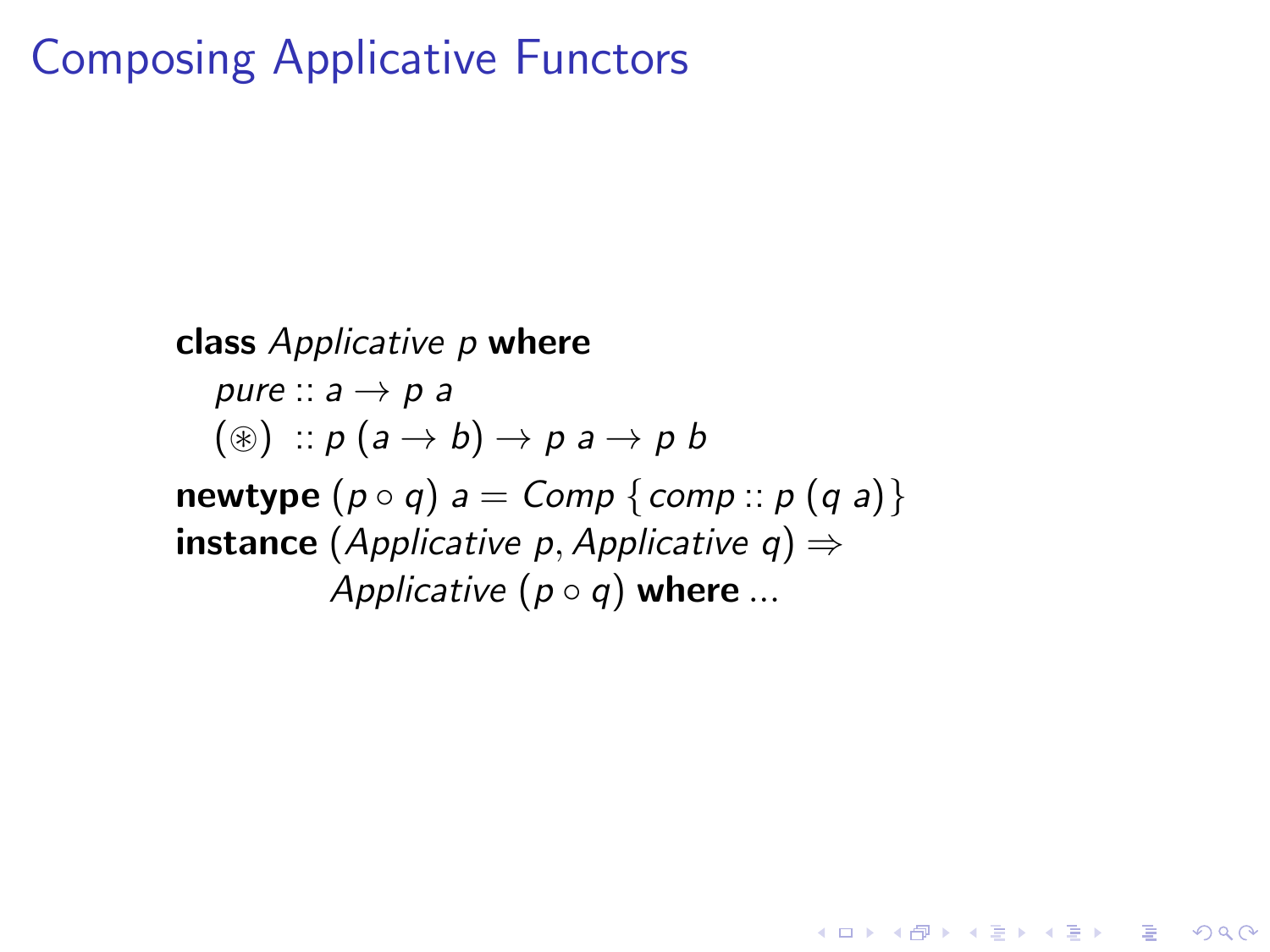#### afix's type

class Applicative  $p \Rightarrow$  Applicative Fix p where afix :: ( $\forall$  q. Applicative  $q \Rightarrow$  $(p \circ q)$  a  $\rightarrow (p \circ q)$  a)  $\rightarrow p$  a The type

$$
f :: \forall \; q. \textit{Applicative} \; q \Rightarrow (p \circ q) \; a \rightarrow (p \circ q) \; a
$$

specifies *Applicative* effects-values separation for  $f$  (see paper).

**KORK ERKER ADE YOUR** 

Crucial: a restricted equivalent of lambda...

\n
$$
\text{cospp} :: \text{Applicative } p \Rightarrow (\forall q \text{ .}\ \text{Applicative } q \Rightarrow (p \circ q) \text{ a } \rightarrow (p \circ q) \text{ b}) \rightarrow p \text{ (a } \rightarrow b)
$$
\n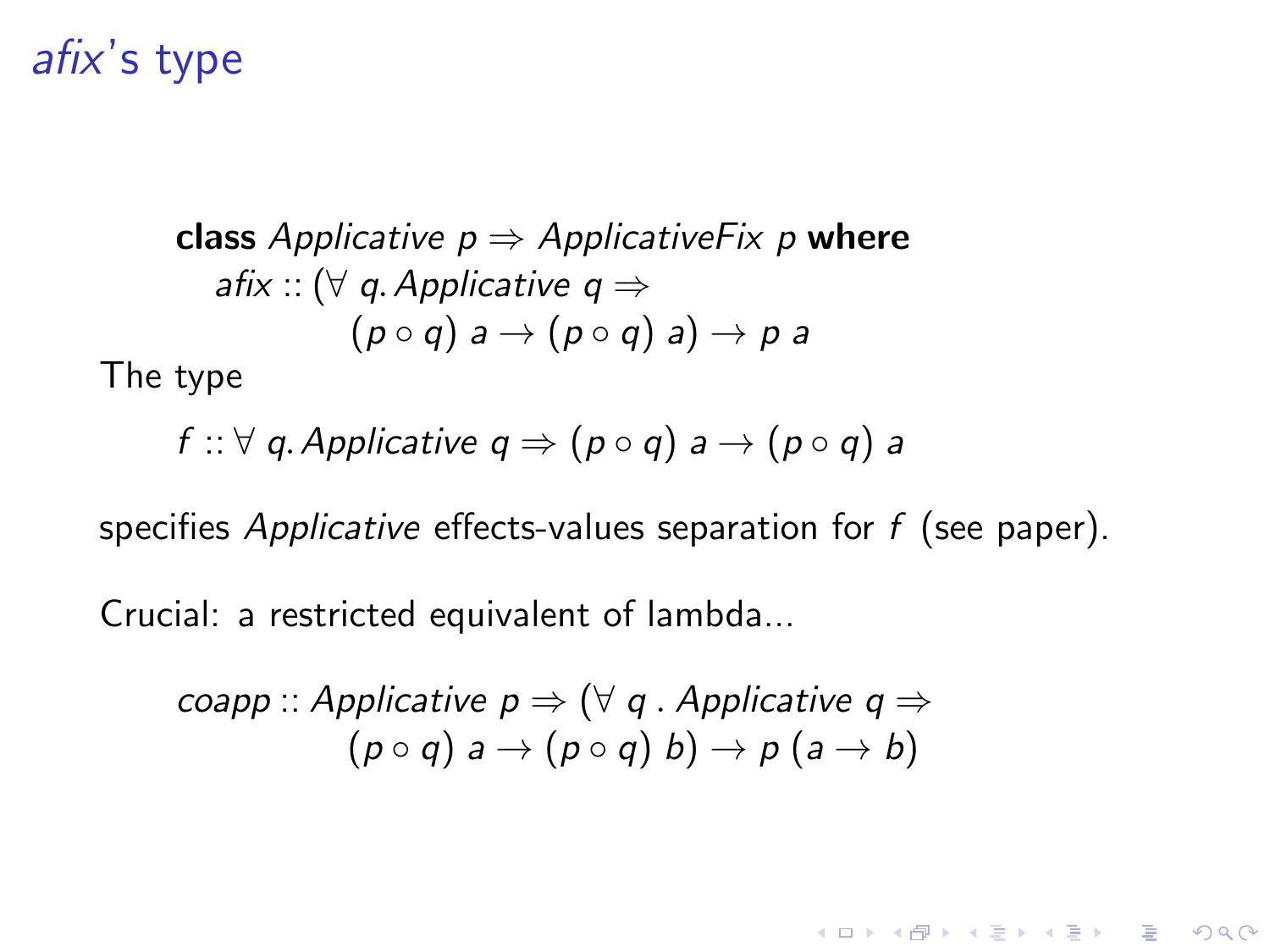## **Practicality**

- $\triangleright$  nafix: arity-generic version of afix for mutual recursion
- $\triangleright$  alet-notation: shallow syntactic sugar implemented in GHC

alet expr =  $(+)$   $\circled{y}$  expr  $\circled{z}$  token '+'  $\circled{z}$  factor  $\bigcirc$  factor factor =  $(*)$   $\circledast$  factor  $\circledast$  token '\*'  $\circledast$  term  $\mathcal{D}$  term term = token '('  $\mathcal{D}$  expr  $\mathcal{F}$  token ')'  $\bigcirc$  decimal in expr

**KORK ERKER ADE YOUR** 

Desugars into application of *nafix*.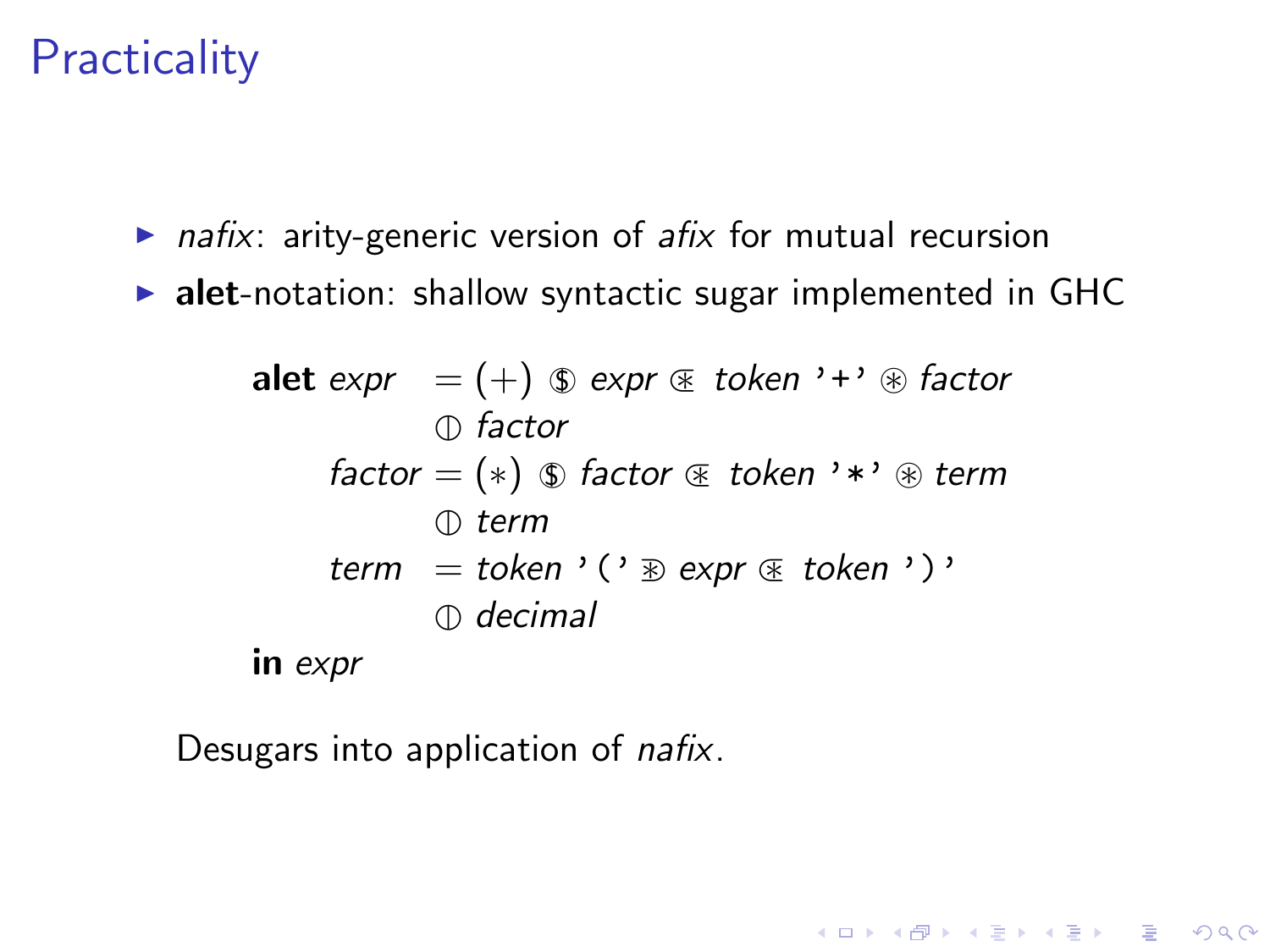#### **Applications**

- $\blacktriangleright$  Test circuits for correct cyclicity (see paper).
- $\blacktriangleright$  Left-recursion removal:

exprParse  $::$  String  $\rightarrow$  Int  $expPrParse = parseUU$  (transformPaull  $expr$ )  $testParse = exprParse "1+7*3+(8*1+2*6)"$ 

**KORKA SERKER ORA**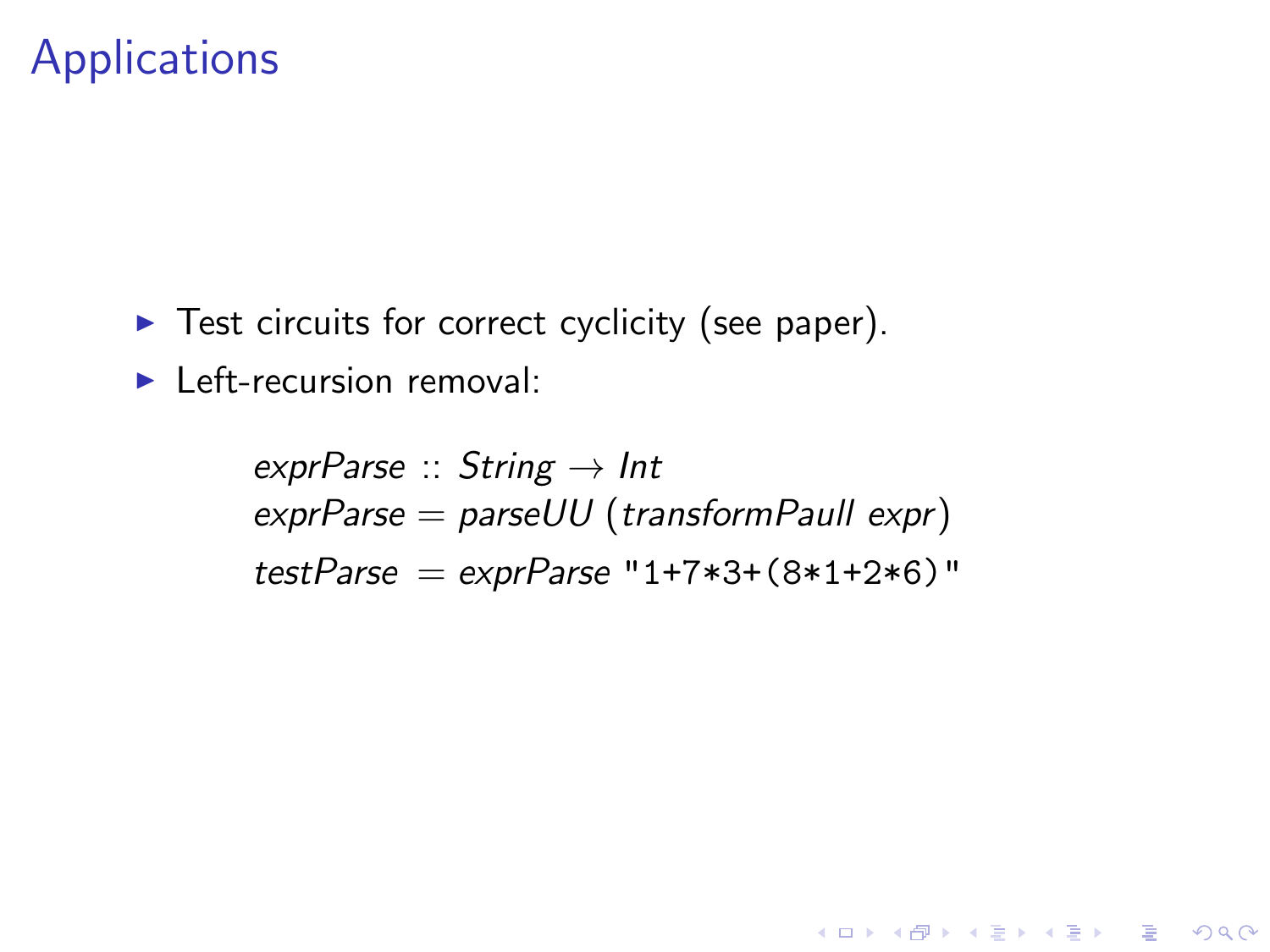### (Intuition behind need for coapp in left-recursion removal)

expr  $\cdots \Rightarrow p$  Int  $expr = afix$  \$  $\lambda s \rightarrow digit \oplus (+) \otimes s \otimes digit$ 

is transformed (essentially) into

$$
\begin{aligned}\n\text{expr} &:: \dots \Rightarrow p \text{ Int} \\
\text{expr} &= \text{flip } (\$) \text{ } \$ \text{ digit } \$ \text{ many } \text{exprD} \\
\text{exprD} &:: \dots \Rightarrow p \text{ (Int } \rightarrow \text{Int)} \\
\text{exprD} &= \text{flip } (+) \text{ } \$ \text{ digit}\n\end{aligned}
$$

To derive exprD, we go from type  $(\forall q$ . Applicative  $q \Rightarrow (p \circ q)$  Int  $\rightarrow (p \circ q)$  Int) to p (Int  $\rightarrow$  Int). This is coapp!